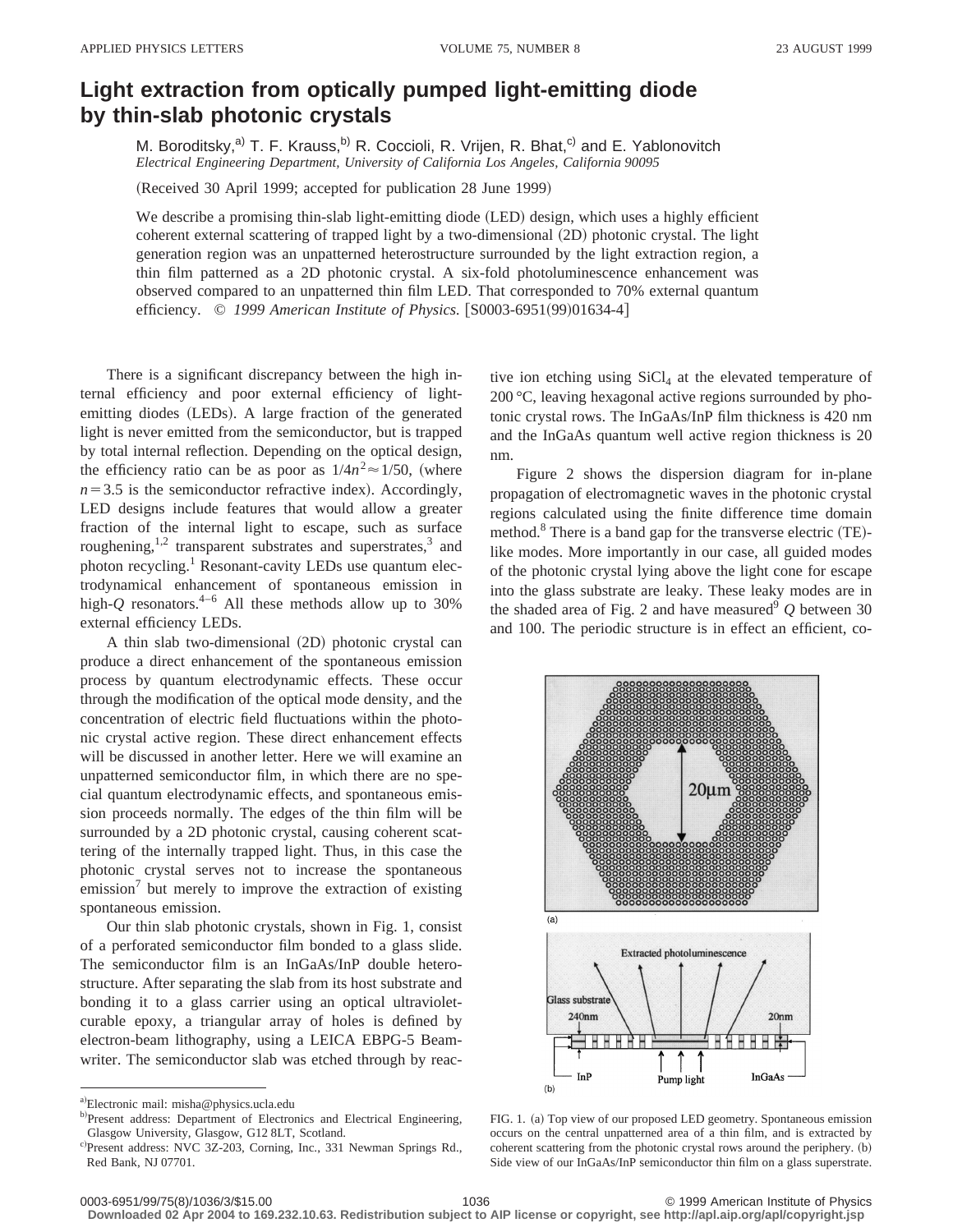

FIG. 2. Dispersion diagram of TE-like modes of the infinite photonic crystal shown in Fig. 1. To set the horizontal wave vector scale,  $\Gamma M = 2\pi/\sqrt{3}a$ , where *a* is the hole spacing. All modes in the shaded area are leaky.

herent scatterer of light from the semiconductor into the glass substrate, from which it can escape externally.

In other words, our strategy is to separate the regions where the light is generated from those where the light is extracted. The two respective regions of Fig.  $1(a)$  are the hexagonal area of unpatterned thin film for light generation, surrounded by a few periods of the photonic crystal for light extraction. If the light is generated in the center region, a small  $1/2n^2$  fraction corresponding to top and bottom escape cones is emitted directly from the central part of the unpatterned hexagonal area, and the rest is trapped in the thin film waveguide. When the guided light reaches the surrounding patterned region, it scatters or reflects at the interface,  $10$  or couples to the leaky modes of the photonic crystal, and then scatters into the air or into the glass substrate. A suitable design of such a LED structure should therefore satisfy the following common sense requirements:

- $(1)$  The size of the unpatterned light generation region has to be not larger than the re-absorption length of the guided light. It is straightforward to estimate an average reabsorption length of the guided light inactive region. Assuming a 10% overlap of the guided modes with the 20-nm-thick active layer, and an average absorption coefficient of  $\alpha = 5 \times 10^3 \text{ cm}^{-1}$ , we obtain an average reabsorption length of about 20  $\mu$ m. In high-quality materials, this length is even larger due to photon recycling.
- $(2)$  Another requirement is that the photonic crystal dimensions have to be chosen so that the spontaneous emission band of the active region overlap with the frequency of the leaky modes of the photonic band, above the light line. This requirement is fulfilled by the conduction band modes, i.e., the modes that are placed above the band gap in Fig. 2.
- ~3! Finally, the leakage length of the guided modes inside surrounding photonic crystal has to be shorter than the re-absorption length inside the photonic crystal. The leakage length, *L*, of the light from the photonic crystal can be estimated from the modal *Q*:  $L = c/n \times Q/\omega$  $= \lambda Q/2\pi n$ , where  $n \sim 3.5$  is the semiconductor refractive index, and  $\lambda$  and  $\omega$  are, correspondingly, the spontaneous emission wavelength and frequency. For the measured values of  $Q \sim 30...100$  this gives a leakage length  $L \sim 6...20 \mu$ m. Voids in the InGaAs/InP film re-
- duce the effective re-absorption so that the re-absorption **Downloaded 02 Apr 2004 to 169.232.10.63. Redistribution subject to AIP license or copyright, see http://apl.aip.org/apl/copyright.jsp**



FIG. 3. (a) Angle-integrated PL spectra of our LED structure. Samples A, B, and C have lattice constants  $a = 600$ ,  $a = 760$ , and  $a = 900$  nm, respectively. The peak wavelength is redshifted for larger lattice constants, and follows the general shift of the photonic conduction band modes. (b) Comparison of PL efficiencies from LED structures with different lattice constants. Left axis: calibrated external efficiency; right axis: relative to an unpatterned reference sample.

length in the photonic crystal is even larger than the 20  $\mu$ m in the unpatterned thin film established earlier.

In our experiments, we measured the spontaneous emission from a 20  $\mu$ m diameter unpatterned optically pumped region surrounded by 15 rows of photonic crystal. The lattice spacing, *a*, of the photonic crystal samples A, B, and C was 600, 760, or 900 nm, respectively. According to our band structure calculations, in the  $a = 600$  nm sample A, the spontaneous emission band overlaps with the band gap for TE modes, and only emission into guided transverse magnetic  $(TM)$  modes is allowed. For the  $a = 760$  nm sample B, bands move to the lower frequencies and the spontaneous emission band overlaps with both the guided TM and the leaking conduction band modes of the photonic crystal. For the *a*  $=900$  nm sample C, the bands move to the lower frequencies, and all spontaneous emission goes into the leaky conduction band modes, and eventually to free space.

The photoluminescence (PL) spectra from these samples are shown in Fig.  $3(a)$  along with the spectrum of an unpatterned reference sample. The PL acceptance angle in most cases was  $0^{\circ}$  to  $45^{\circ}$  in the air. The absolute PL was extrapolated to  $2\pi$  steradians in glass by invoking a Lambertian distribution, that was checked by using a glass hemisphere for some samples. The spectrum of the sample A (with *a*  $=600 \text{ nm}$ ) resembles that of an unetched thin film and has almost the same intensity. Apparently, even though the guided waves can couple into guided TM modes inside the